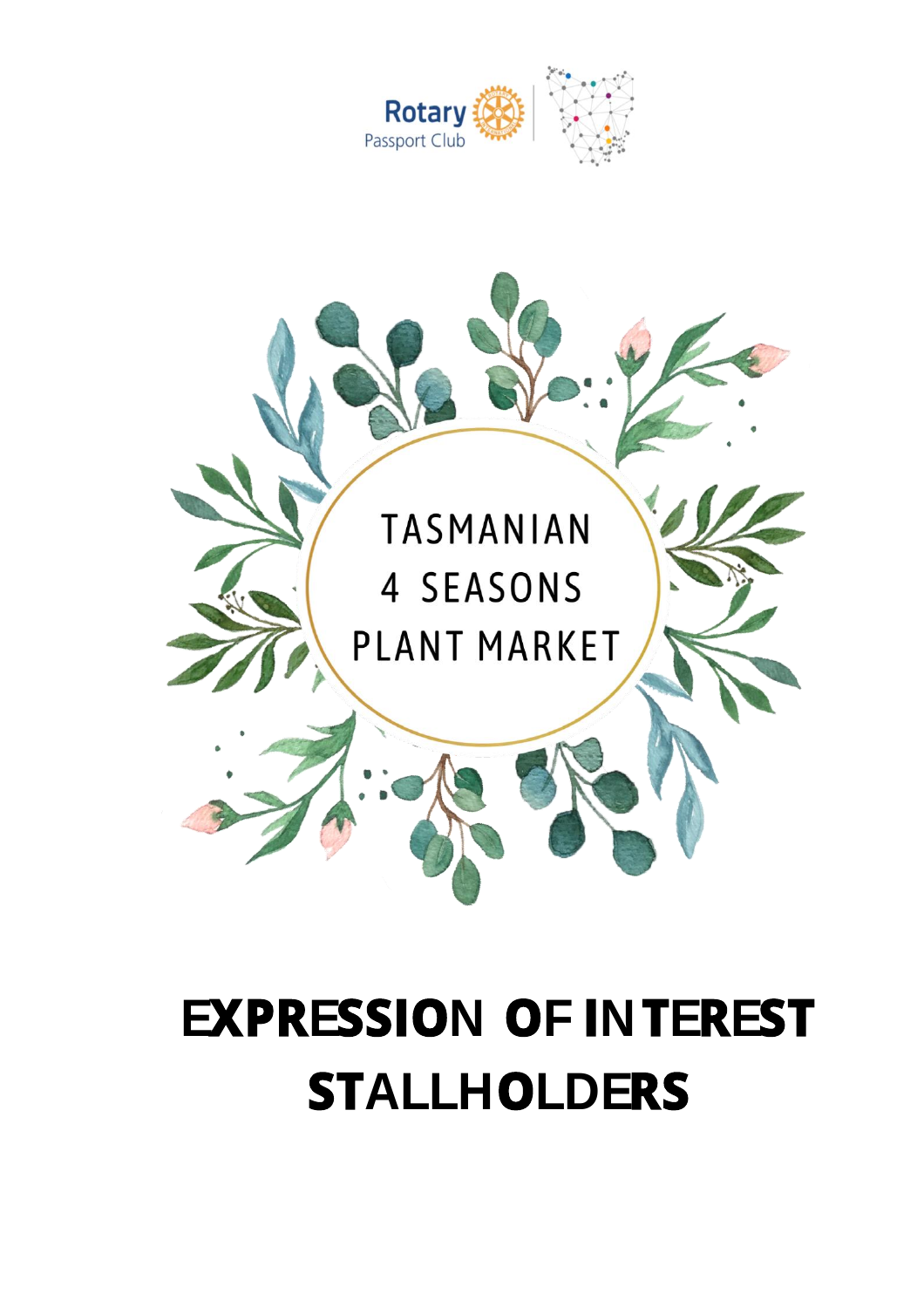Thank you for expressing an interest in participating in the Rotary Passport Club of Tasmania's 4 Season Plant Market. Please read the following important information carefully and then complete and return this Expression of Interest.

### **WHERE**

- The Village Green, Longford
- 4 times a year (Summer, Autumn, Winter, Spring), on a Sunday between 10am and 3pm.

### **ACTIVITES**

- Market stalls selling plants and other items relevant to gardens, gardening, fresh produce, Tasmanian locally made produce and outdoor living.
- Workshop, talks and activities

#### **TYPES OF PRODUCTS TO BE SOLD AT PLANT MARKET**

- Plants
- Garden ornaments, pots, tools and products
- Garden and outdoor furniture
- Botanical art
- **Produce**

### **TYPES OF WORKSHOPS, TALKS AND ACTIVITIES**

- Garden information talks
- Workshops to improve sustainable practice
- Activities for children that involve gardening

### **WHAT YOU WILL BE PROVIDED**

- A stall site
- Advertising
- Website
- Weights for marquees
- COVID19 safety plan

### **WHAT YOU NEED TO PROVIDE**

- All equipment
- 1 High Res (between 1MG and 3MG) photo of your produce to be used on the website. These are to be emailed with this Expression of Interest.

### **DATES**

- Spring Sunday 3 October 2021
- Summer Sunday 13 February 2022
- Autumn Sunday 10 April 2022
- Winter Sunday 10 July 2022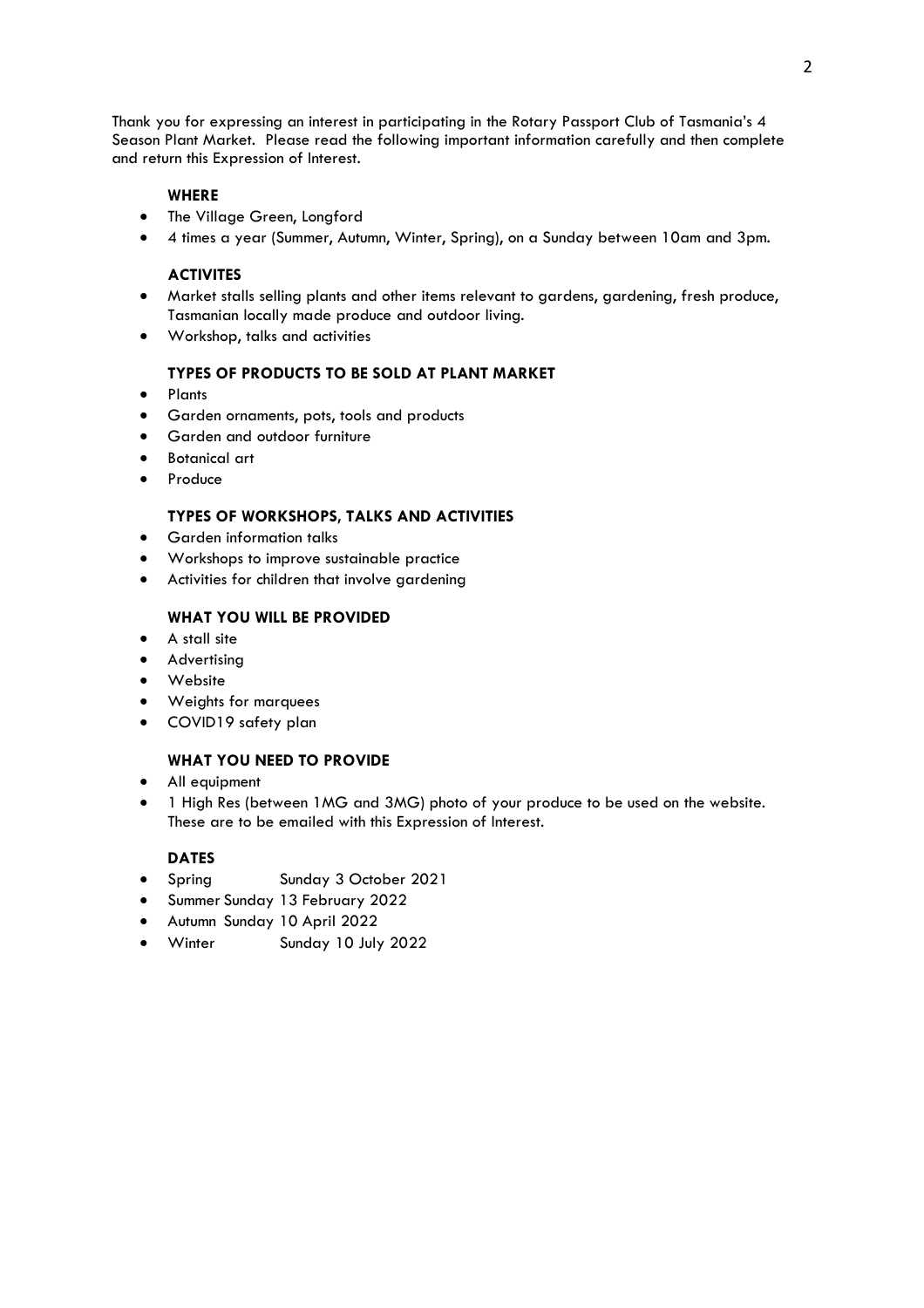Please complete the following details:

# **CONTACT**

| Full Name:                           |            |           |
|--------------------------------------|------------|-----------|
| <b>Business Name (if applicable)</b> |            |           |
| <b>ABN</b>                           |            |           |
| <b>Postal Address</b>                |            |           |
| <b>Email Address</b>                 |            |           |
| Phone                                |            |           |
| Website (if applicable)              |            |           |
| Are you a not-for-profit             | <b>YES</b> | <b>NO</b> |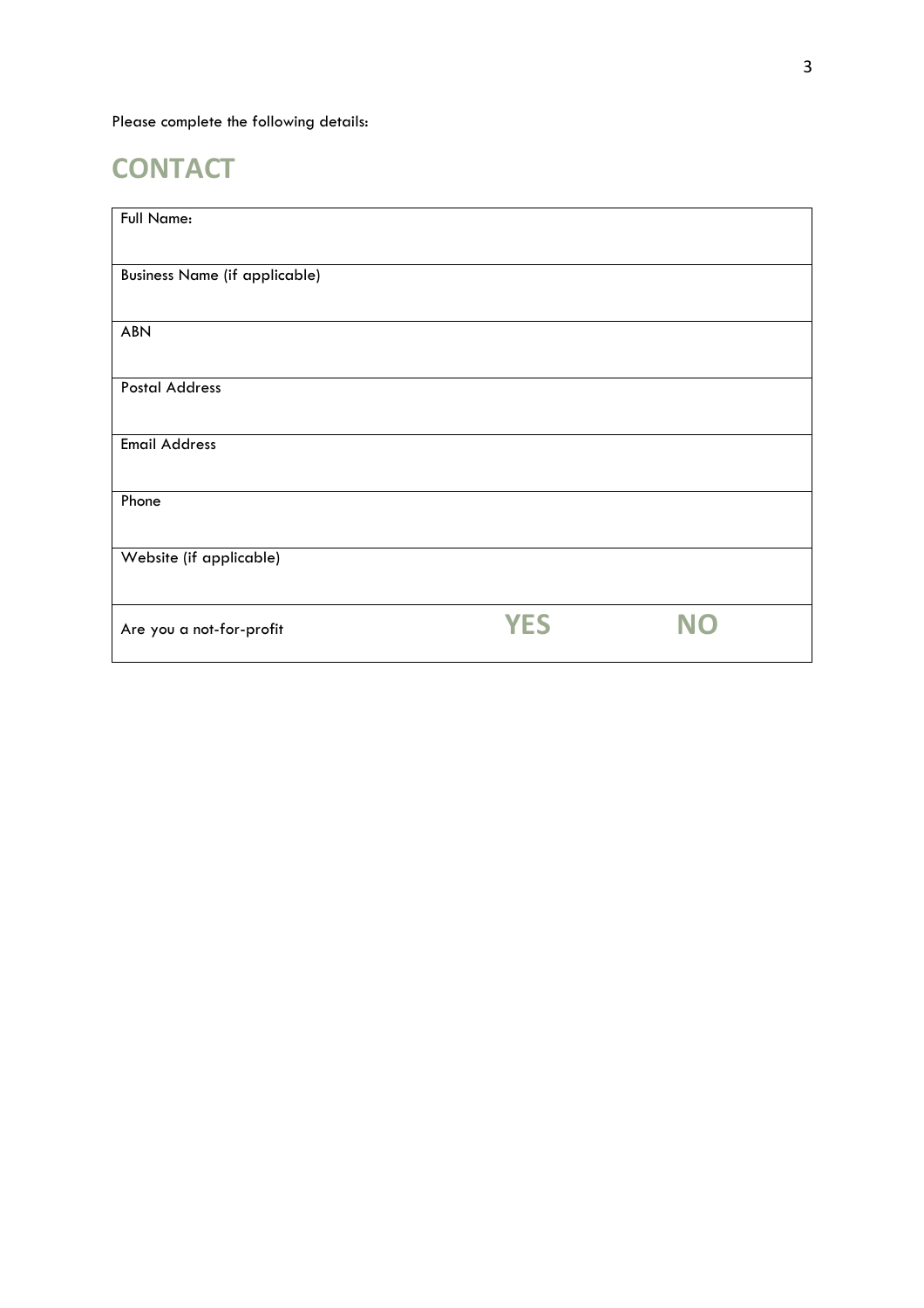## **STALL INFORMATION**

(Fees: \$30 for a 3m x 3m site and \$55 for a double site)

### i) What size of stall you prefer ? Do you need power? (please tick)

| <b>SINGLE SITE</b> | <b>DOUBLE SITE</b>   | <b>POWER</b> |    |
|--------------------|----------------------|--------------|----|
| $3 \times 3$       | $3 \times 6$         | Do you need  |    |
| (size of a small   | (size of 2 small pop | power?       |    |
| pop up marquee)    | up marquees)         |              |    |
| \$30               | \$55                 |              |    |
|                    |                      | <b>YES</b>   | NO |
|                    |                      |              |    |
|                    |                      |              |    |
|                    |                      |              |    |

ii) Choose the date/s you wish to have a stall at the Plant Market (please tick)

| <b>SPRING</b> | Sunday 3 October 2021   |  |
|---------------|-------------------------|--|
| <b>SUMMER</b> | Sunday 13 February 2022 |  |
| <b>AUTUMN</b> | Sunday 10 April 2022    |  |
| <b>WINTER</b> | Sunday 10 July 2022     |  |

iii) What type of stall you would like to have? (please tick)

| Market stall |  |
|--------------|--|
| Food stall   |  |
| Workshop     |  |
| Activity     |  |
| Public Talk  |  |
| Other        |  |

\_\_\_\_\_\_\_\_\_\_\_\_\_\_\_\_\_\_\_\_\_\_\_\_\_\_\_\_\_\_\_\_\_\_\_\_\_\_\_\_\_\_\_\_\_\_\_\_\_\_\_\_\_\_\_\_\_\_\_\_\_\_\_\_\_\_\_\_\_\_\_\_\_\_\_\_\_\_\_\_\_

If you ticked 'Other', please describe your stall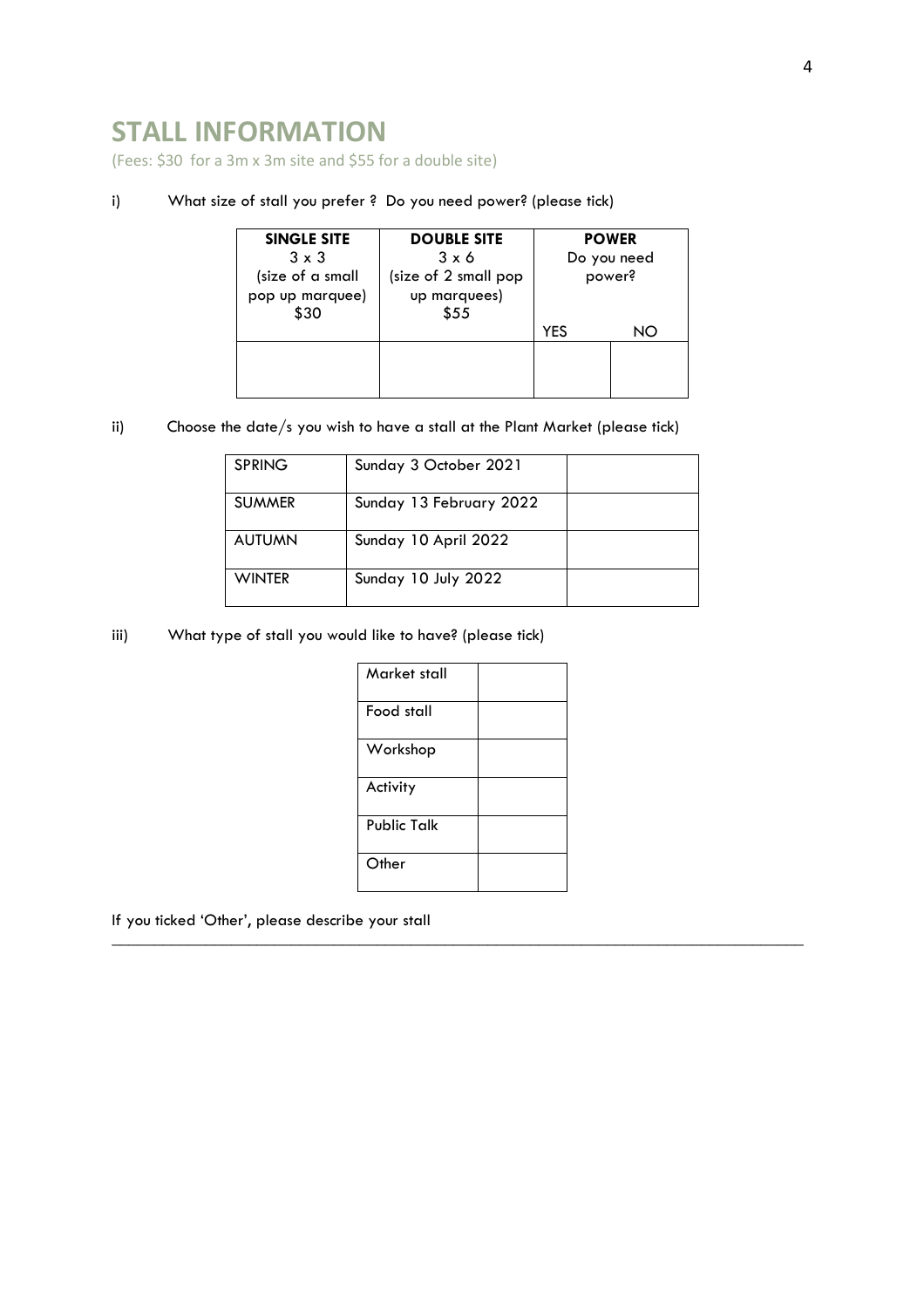### iv) Describe the equipment you will be bringing to set up your stall. Use the blank spaces to add any other equipment you will be bringing.

| <b>EQUIPMENT</b>      | <b>TICK</b> | <b>DESCRIPTION</b> |
|-----------------------|-------------|--------------------|
| Marquee               |             | Size?              |
| <b>Trestle Tables</b> |             | How many?          |
| Chairs                |             | How many?          |
| Free standing signage |             |                    |
|                       |             |                    |
|                       |             |                    |
|                       |             |                    |
|                       |             |                    |

### v) Please describe the goods you are selling. If you are selling plants, please be specific (e.g. natives, perennials, vegetables, trees, cactus etc).

| vi)   | <b>YES</b><br>Do you have EFTPOS or electronic banking for sales of produce?                               | <b>NO</b>  |           |        |
|-------|------------------------------------------------------------------------------------------------------------|------------|-----------|--------|
| vii)  | Do you have public liability insurance?                                                                    | <b>YES</b> | <b>NO</b> |        |
|       | Public Liability Insurance can be arranged for \$6 through Rotary.<br>Are you interested in this insurance | <b>YFS</b> | <b>NO</b> |        |
| viii) | Do you have a Food Licence (if applicable)?                                                                | <b>YES</b> |           | NO N/A |